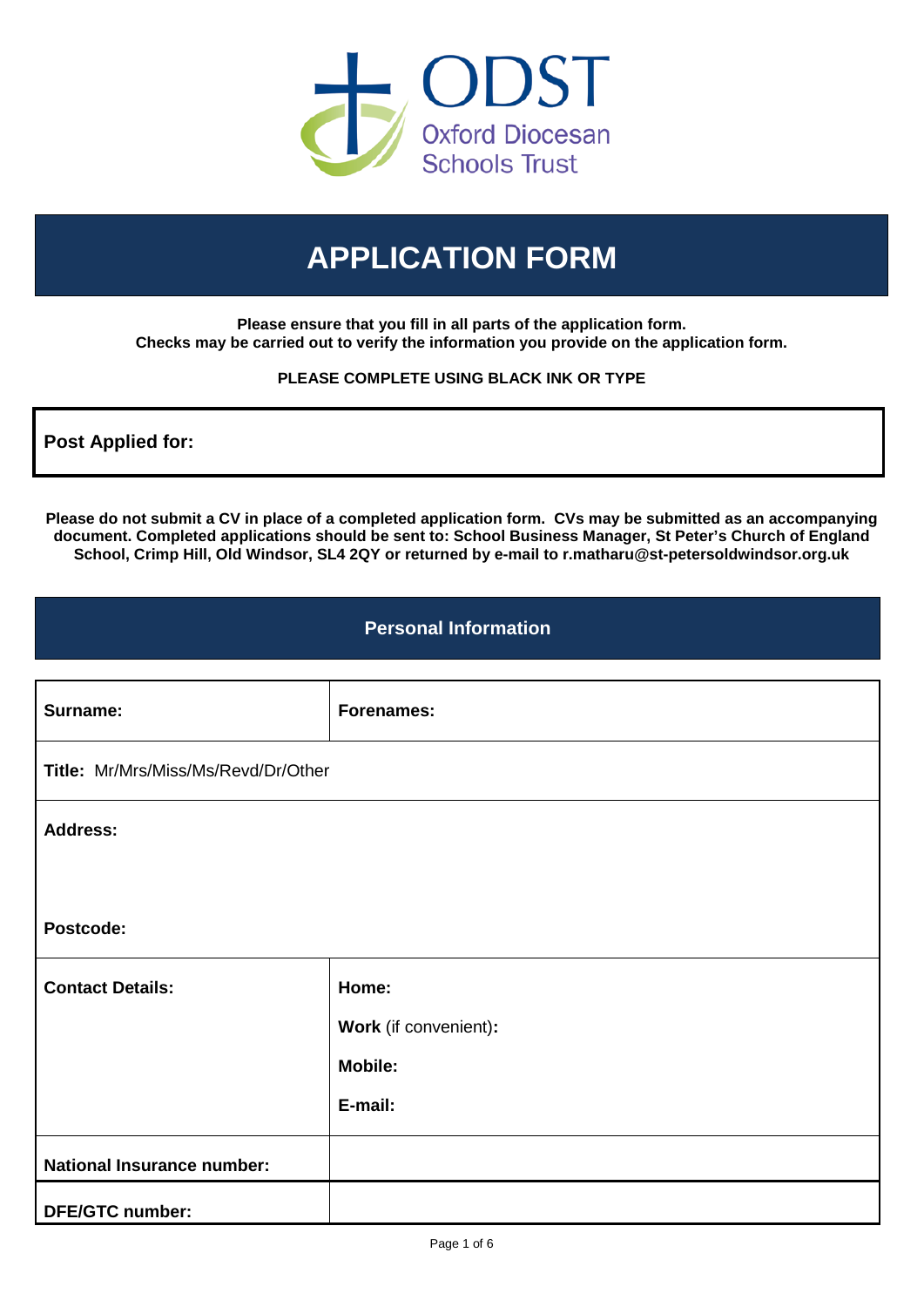# **Education/Professional/Vocational Qualifications/ Memberships**

**Please give details of your education with examination dates, results and qualifications obtained. Please include any training and membership of professional bodies, relevant to the application. (Please continue on a separate sheet if necessary). Evidence of qualifications may be requested.**

| <b>Institution</b>                                                                                                                       | From     | To                  |  | <b>Examinations passed / qualifications</b><br>gained |  |  |
|------------------------------------------------------------------------------------------------------------------------------------------|----------|---------------------|--|-------------------------------------------------------|--|--|
| <b>University or</b><br><b>College</b>                                                                                                   |          |                     |  |                                                       |  |  |
|                                                                                                                                          |          |                     |  |                                                       |  |  |
| <b>Schools</b>                                                                                                                           |          |                     |  |                                                       |  |  |
|                                                                                                                                          |          |                     |  |                                                       |  |  |
|                                                                                                                                          |          |                     |  |                                                       |  |  |
| <b>Current Membership of Professional</b><br><b>Bodies</b>                                                                               |          | <b>Date Elected</b> |  | <b>Designatory letters</b>                            |  |  |
|                                                                                                                                          |          |                     |  |                                                       |  |  |
| <b>CONTINUING PROFESSIONAL DEVELOPMENT</b><br>Give details of the most recent, relevant courses attended and indicate any awards earned. |          |                     |  |                                                       |  |  |
| <b>Subject</b>                                                                                                                           | Provider |                     |  | <b>Duration</b><br><b>Dates</b>                       |  |  |

| <b>Subject</b> | <b>Provider</b> | <b>Duration</b> | <b>Dates</b> |  |
|----------------|-----------------|-----------------|--------------|--|
|                |                 |                 |              |  |
|                |                 |                 |              |  |
|                |                 |                 |              |  |
|                |                 |                 |              |  |
|                |                 |                 |              |  |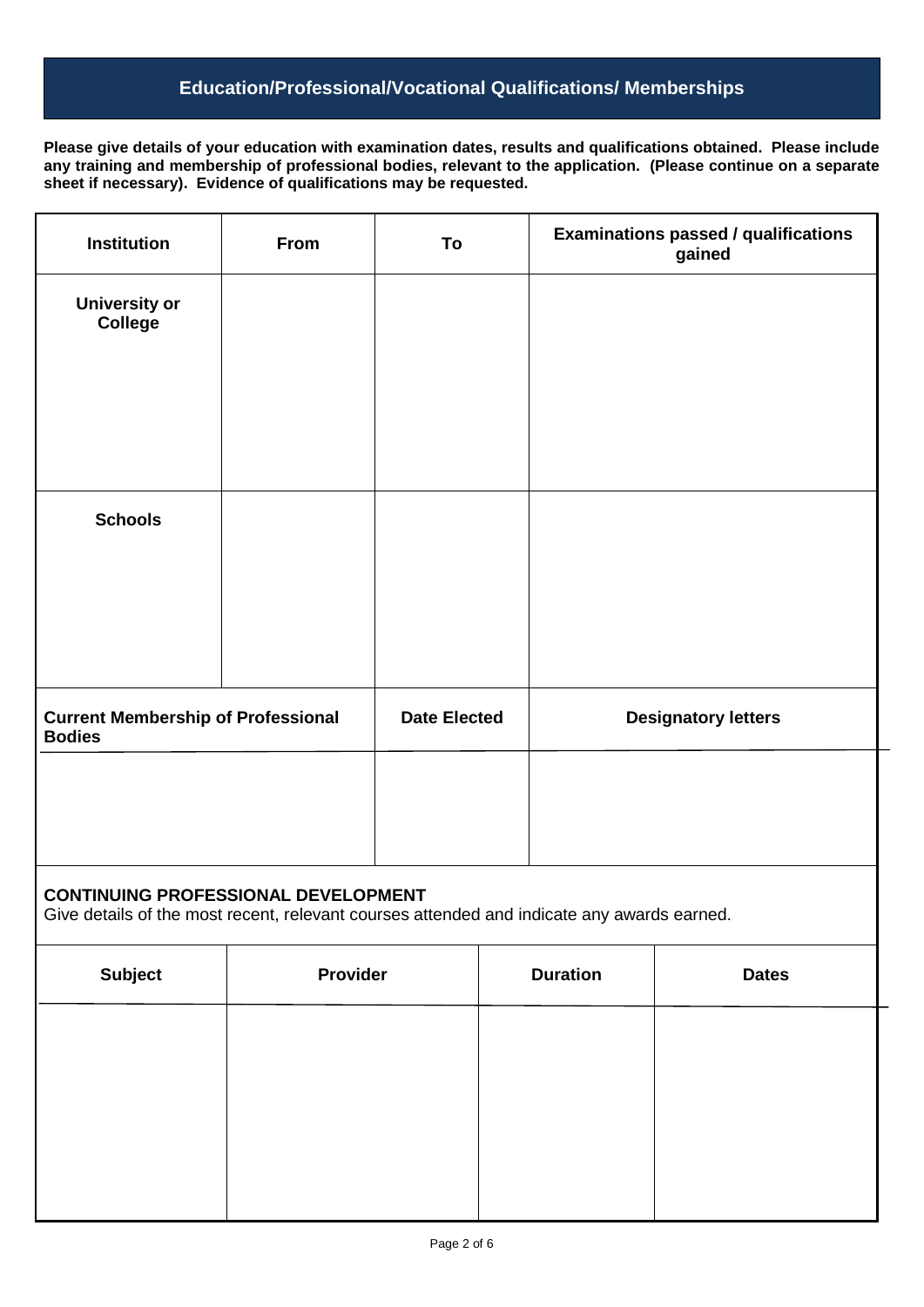# **Previous Employment**

**Please summarise your employment history since leaving full-time education, paid or unpaid, or working in a voluntary organisation or agency, full or part-time. Start with the most recent. (Please continue on a separate sheet in necessary.)**

| Employer's name<br>and address | From                                                                                                                                               | To | Job title and summary of main duties | <b>Salary</b> | <b>Reasons for</b><br>leaving |
|--------------------------------|----------------------------------------------------------------------------------------------------------------------------------------------------|----|--------------------------------------|---------------|-------------------------------|
|                                |                                                                                                                                                    |    |                                      |               |                               |
|                                |                                                                                                                                                    |    |                                      |               |                               |
|                                |                                                                                                                                                    |    |                                      |               |                               |
|                                |                                                                                                                                                    |    |                                      |               |                               |
|                                |                                                                                                                                                    |    |                                      |               |                               |
|                                |                                                                                                                                                    |    |                                      |               |                               |
|                                |                                                                                                                                                    |    |                                      |               |                               |
|                                |                                                                                                                                                    |    |                                      |               |                               |
|                                |                                                                                                                                                    |    |                                      |               |                               |
|                                |                                                                                                                                                    |    |                                      |               |                               |
|                                |                                                                                                                                                    |    |                                      |               |                               |
|                                |                                                                                                                                                    |    |                                      |               |                               |
|                                |                                                                                                                                                    |    |                                      |               |                               |
|                                | Please give the reason and duration of any period(s) longer than one month when you have not been in employment since leaving full-time education. |    |                                      |               |                               |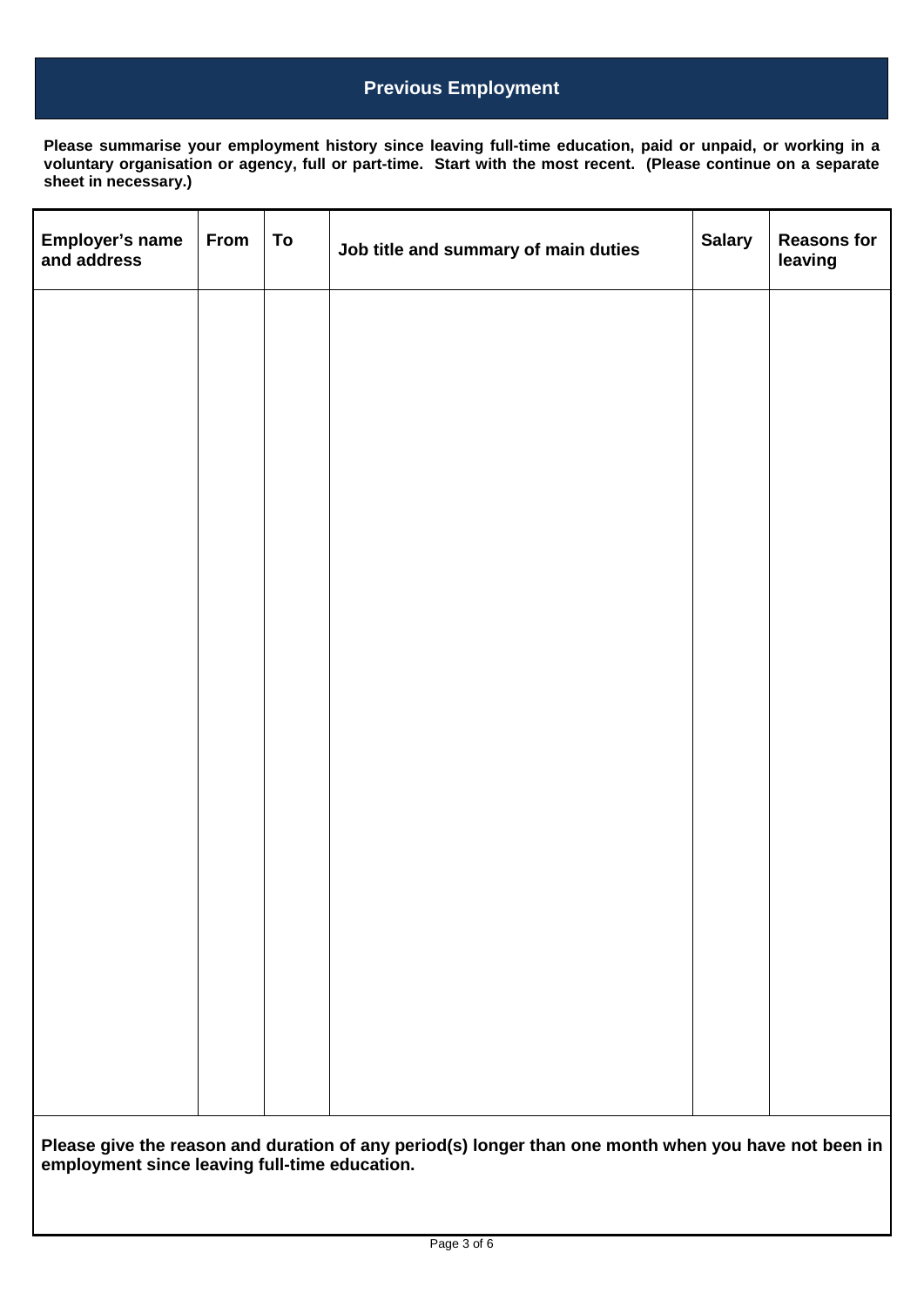**Please use the space below to write in support of your application (You may use an extra sheet if this enables you to set your thoughts out more clearly.)**

**You should include your reasons for applying, as well as a summary of how you see the work, education, training experience and skill set/personal qualities you have as being particularly relevant to the responsibilities in this post, as set out in the job description and person specification you have received.**

**In addition, if you consider them relevant to the post, you may wish to give details of leisure pursuits (including membership and/or offices held in the Church of England or other religious organisation), and details of any voluntary work you undertake.**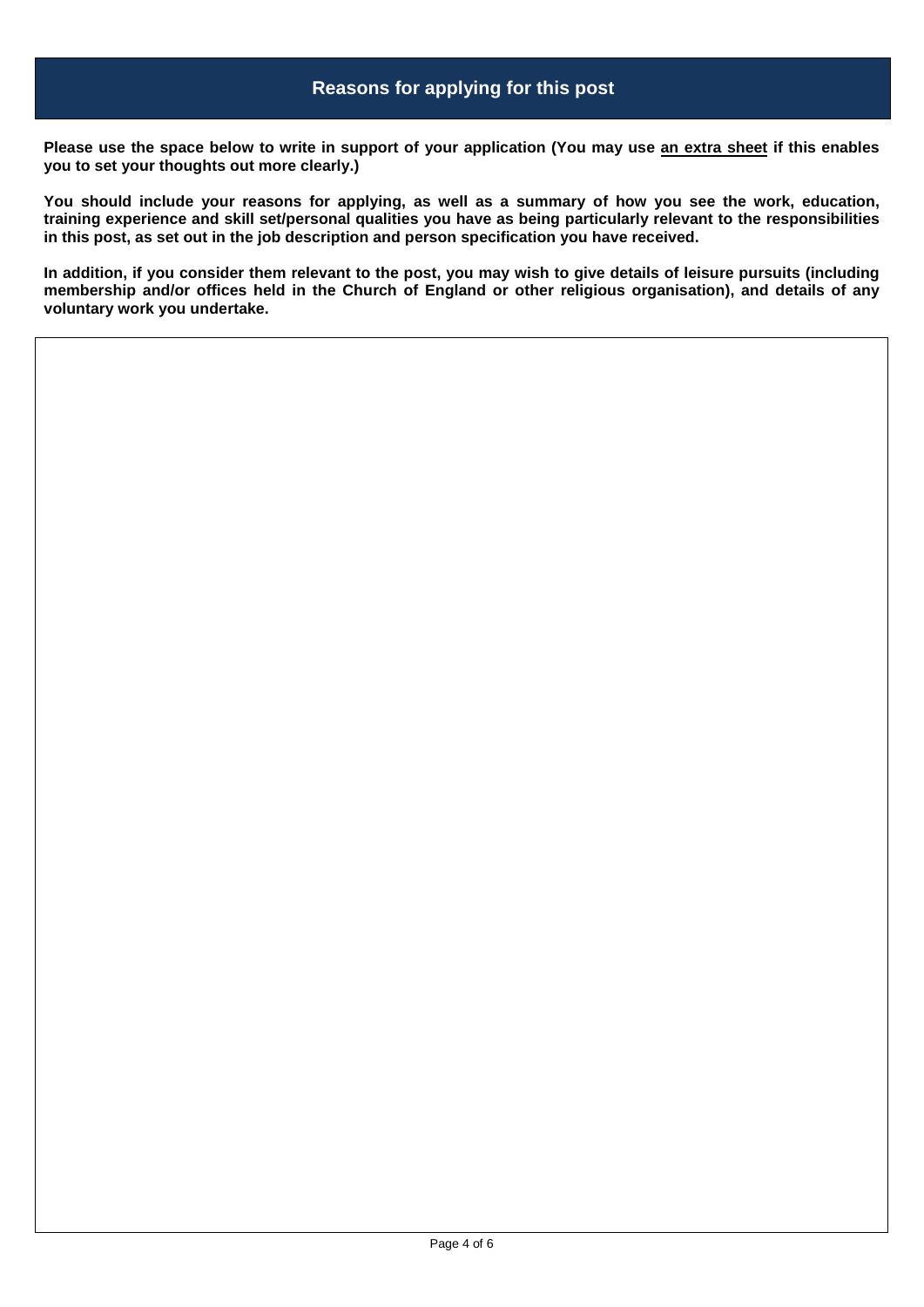#### **References**

**We shall require a reference from your present or most recent employer. Please note that, except in very unusual circumstances, any appointment we make will be conditional upon receipt of a satisfactory reference from your present employer. It is our normal practice to request references before interviews, although the panel does not see them until a decision has been reached. Please indicate below whether you are willing that we approach your current employer now,** 

| 1 <sup>st</sup><br>(current employer)<br><b>Referee</b> | 2 <sup>nd</sup><br><b>Referee</b>         |
|---------------------------------------------------------|-------------------------------------------|
| Name:                                                   | Name:                                     |
| Position:                                               | Position:                                 |
| Address:                                                | Address:                                  |
|                                                         | Tel:                                      |
| Tel:                                                    |                                           |
| E-mail:                                                 | E-mail:                                   |
| In what capacity does the above know you?               | In what capacity does the above know you? |
| Contact referee now? Yes / No                           |                                           |

## **Additional Information**

| 1. To comply with the Asylum and Immigration legislation during the selection process you will be<br>required to give evidence of your ability to work in the UK.<br>Do you need a work permit to work in the UK? | Yes/No |
|-------------------------------------------------------------------------------------------------------------------------------------------------------------------------------------------------------------------|--------|
| If YES, please give work permit number:                                                                                                                                                                           |        |
| 2. Under the Working Time Directive, you should not work more than 48 hours a week.<br>Do you plan to undertake work for other employers, which would cause a breach of these<br>regulations?                     | Yes/No |
| If YES, please give details:                                                                                                                                                                                      |        |
| 3. Do you hold a full current driving licence?                                                                                                                                                                    | Yes/No |
| 4. Are you able to travel to different locations across the Diocese?                                                                                                                                              | Yes/No |
| 5. Are you a relative or partner of any employee of Oxford Diocesan Schools Trust?                                                                                                                                | Yes/No |
| If YES, Please state name of person and relationship:                                                                                                                                                             |        |
|                                                                                                                                                                                                                   |        |